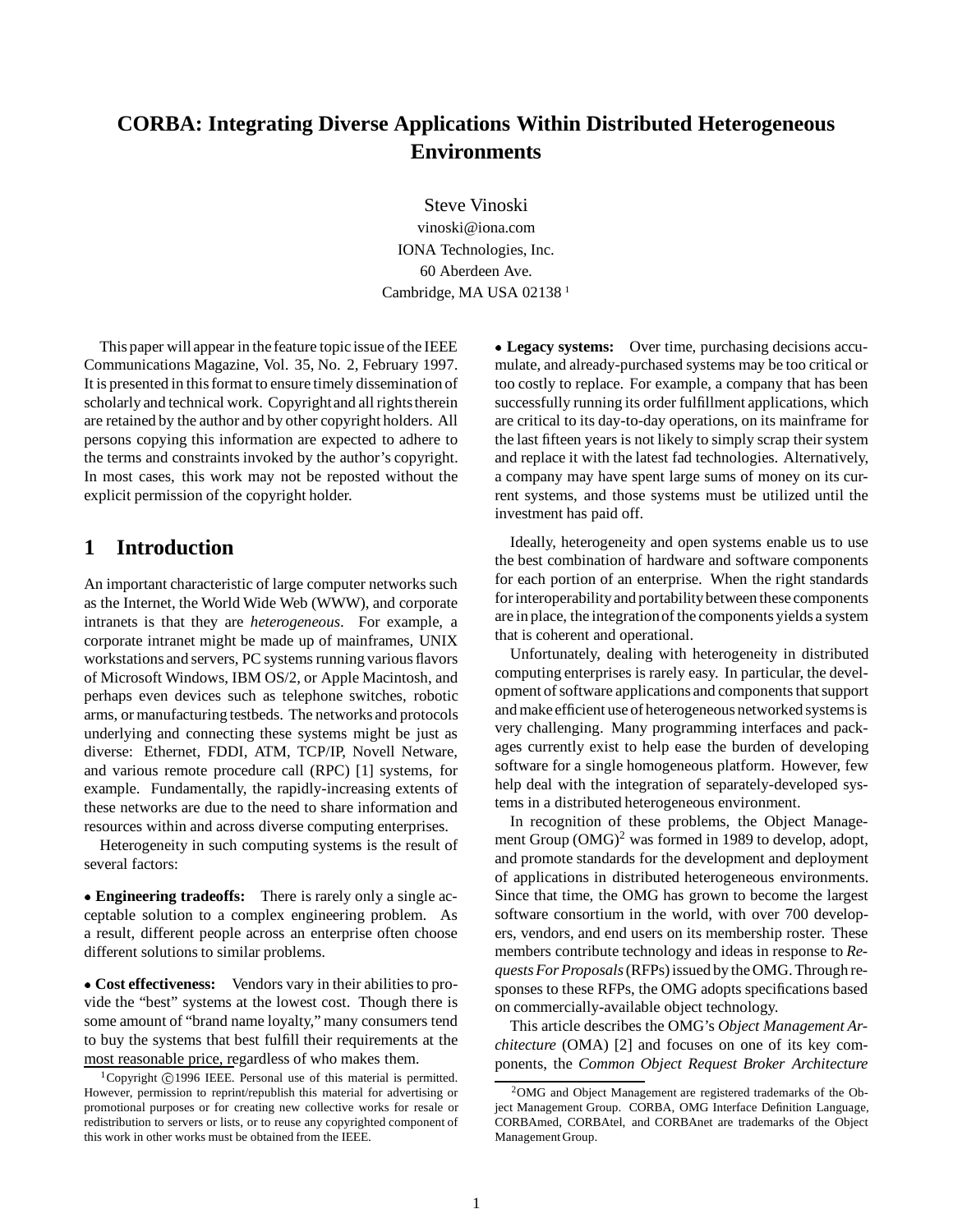

Figure 1: OMA Reference Model Interface Categories

(CORBA) specification [3]. First, a brief high-level overview of the OMA is provided, followed by a detailed outline of CORBA and each of its subcomponents. The summary section lists some of the OMG's current and future plans for further promoting distributed object technology.

# **2 The Object Management Architecture (OMA)**

The OMA is composed of an *Object Model* and a *Reference Model*. The Object Model defines how objects distributed across a heterogeneous environment can be described, while the Reference Model characterizes interactions between those objects. The OMG RFP process is used to adopt technology specifications that fit into the Object Model and the Reference Model and work with the other previously-adopted specifications. Through adherence to the OMA, these specifications allow for the development and deployment of interoperable distributed object systems in heterogeneous environments.

In the OMA Object Model, an object is an encapsulated entity with a distinct immutable identity whose services can be accessed only through well-defined *interfaces*. *Clients* issue requests to objects to perform services on their behalf. The implementation and location of each object are hidden from the requesting client.

Figure 1 shows the components of the OMA Reference Model. The *Object Request Broker* (ORB) component is mainly responsible for facilitating communication between clients and objects. Utilizing the ORB component are four object interface categories:

**1. Object Services:** These are domain-independent interfaces that are used by many distributed object programs. For example, a service providing for the discovery of other available services is almost always necessary regardless of the application domain. Two examples of Object Services that fulfill this role are:

- The*Naming Service* which allows clients to find objects based on names;
- The*Trading Service* which allows clients to find objects based on their properties.

There are also Object Service specifications for lifecycle management, security, transactions, and event notification, as well as many others [4].

**2. Common Facilities:** Like Object Service interfaces, these interfaces are also horizontally-oriented, but unlike Object Services they are oriented towards end-user applications. An example of such a facility is the *Distributed Document Component Facility* (DDCF) [5], a compound document Common Facility based on OpenDoc.<sup>3</sup> DDCF allows for the presentation and interchange of objects based on a document model, for example, facilitating the linking of a spreadsheet object into a report document.

**3. Domain Interfaces:** These interfaces fill roles similar to Object Services and Common Facilities but are oriented towards specific application domains. For example, one of the first OMG RFPs issued for Domain Interfaces is for Product Data Management (PDM) Enablers<sup>4</sup> for the manufacturing domain [6]. Other OMG RFPs will soon be or already have been issued in the telecommunications, medical, and financial domains. In Figure 1, multiple boxes are shown for Domain Interfaces to indicate the existence of many separate application domains.

**4. Application Interfaces:** These are interfaces developed specifically for a given application. Because they are application-specific, and because the OMG does not develop applications (only specifications), these interfaces are not standardized. However, if over time it appears that certain broadly useful services emerge out of a particular application domain, they might become candidates for future OMG standardization.

Figure 2 illustrates the other part of the OMA Reference Model, the concept of *Object Frameworks*. These are domain-specific groups of objects that interact to provide a customizable solution within that application domain. These frameworks are typically oriented towards domains such as telecommunications, medical systems, finance, and manufacturing. In Figure 2, each circle represents a component that uses the ORB to communicate with other components. The interfaces supported by each component are indicated on its outer circle. As the figure shows, some components support application-specific interfaces, as well as domain interfaces, common facilities interfaces, and object services. Other components support only a subset of these interfaces.

<sup>&</sup>lt;sup>3</sup>OpenDoc is a trademark of Apple Computer, Inc.

<sup>&</sup>lt;sup>4</sup>"Enabler" is a term derived from Total Quality Management principles. It is simply defined as any entity, such as a computer program or human activity, that provides or supports an abstract business process, e.g., handling engineering change orders.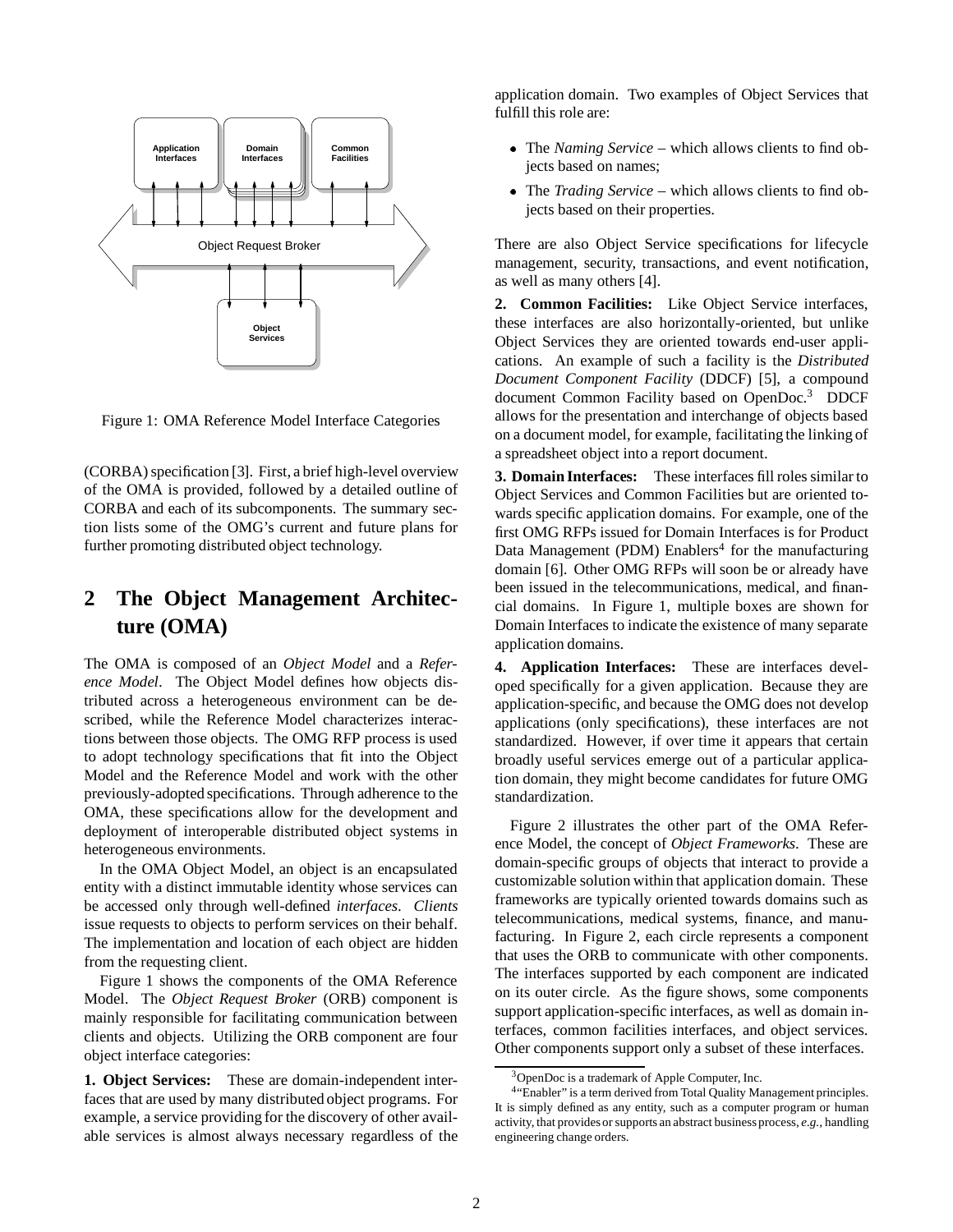

Figure 2: OMA Reference Model Interface Usage

Within an object framework like the one shown in figure 2, each component communicates with others on a *peer-to-peer* basis. That is, each component is both a *client* of other services and a *server* for the services it provides. In CORBA, the terms "client" and "server" are merely roles that are filled on a per-request basis. Very often, a client for one request is the server for another.

Throughout most of its existence, much of the OMG's attention was focused on the ORB component of the OMA. This was necessary because everything else in the OMA depends on the ORB. The rest of this article will focus on the ORB, its components, and how it is used to support distributed object systems. For more information about the upper layers of the OMA, see [7] or visit the OMG home page on the WWW at http://www.omg.org/.

## **3 The Common Object Request Broker Architecture (CORBA)**

One of the first specifications to be adopted by the OMG was the CORBA specification. It details the interfaces and characteristics of the ORB component of the OMA. As of this writing, the last major update of the CORBA specification was in mid-1995 when the OMG released CORBA 2.0 [3]. The main features of CORBA 2.0 are:

- ORB Core
- OMG Interface Definition Language (OMG IDL)
- Interface Repository
- Language Mappings
- Stubs and Skeletons
- Dynamic Invocation and Dispatch
- Object Adapters

• Inter-ORB Protocols

Most of these are illustrated in Figure 3, which also shows how the components of CORBA relate to one another. Each component is described in detail below.

### **3.1 ORB Core**

As mentioned above, the ORB delivers requests to objects and returns any responses to the clients making the requests. The object that a client wishes the ORB to direct a request to is called the *target object*. The key feature of the ORB is the transparency of how it facilitates client/object communication. Ordinarily, the ORB hides the following:

 **Object location:** The client does not know where the target object resides. It could reside in a different process on another machine across the network, on the same machine but in a different process, or within the same process.

 **Object implementation:** The client does not know how the target object is implemented, what programming or scripting language(s) it was written in, nor the operating system (if any) and hardware it executes on.

 **Object execution state:** When it makes a request on a target object, the client does not need to know whether that object is currently *activated* (*i.e.*, in an executing process) and ready to accept requests. The ORB transparently starts the object if necessary before delivering the request to it.

 **Object communication mechanisms:** The client does not know what communication mechanisms (*e.g.*, TCP/IP, shared memory, local method call, etc.) the ORB uses to deliver the request to the object and return the response to the client.

These ORB features allow application developers to worry more about their own application domain issues and less about low-level distributed system programming issues.

To make a request, the client specifies the target object by using an *object reference*. When a CORBA object is created an object reference for it is also created. When used by a client, an object reference always refers to the same object for which it was created, for as long as that object still exists. In other words, an object reference only ever refers to one single object. Object references are both immutable and opaque, so a client can't "reach into" the object reference and modify it. Only an ORB knows what's "inside" an object reference. Object references can have standardized formats, such as those for the OMG standard *Internet Inter-ORB Protocol* and *DistributedComputingEnvironment Common Inter-ORB Protocol* (both of which are described in Section 3.8), or they can have proprietary formats.

Clients can obtain object references in several different ways:

 **Object creation:** A client can create a new object in order to get an object reference. Note that CORBA has no special client operations for object creation – making objects is done by invoking creation requests, which are just ordinary operation invocations, on other objects called *factory objects*.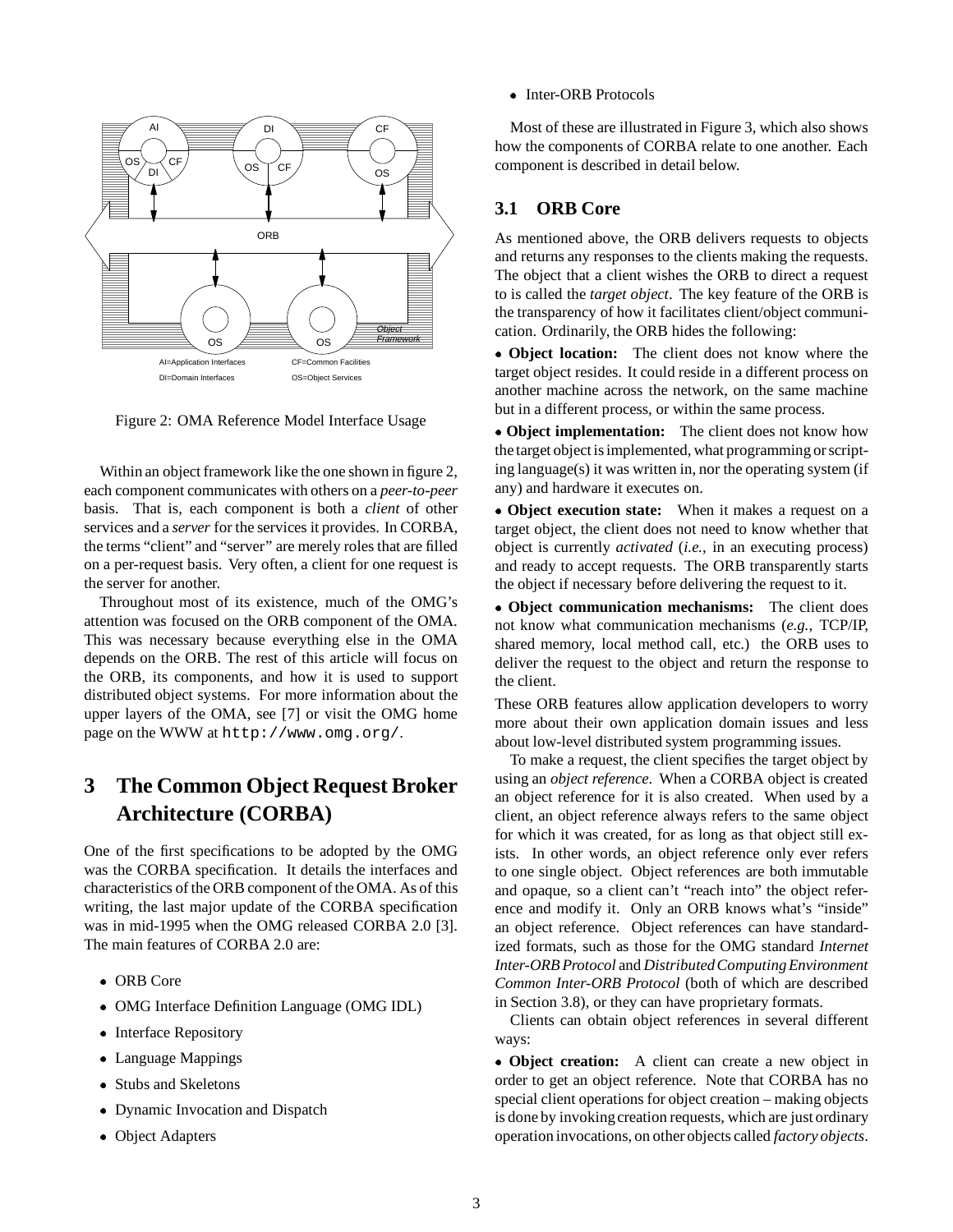

Figure 3: Common Object Request Broker Architecture

A creation request returns an object reference for the newlycreated object to the client.

 **Directory service:** A client can invoke a lookup service of some kind in order to obtain object references. Two Object Services mentioned above, the Naming Service and the Trading Service, allow clients to obtain object references by name or by properties of the object, respectively. Unlike factory objects, these services do not create new objects. They store object references and associated information(*e.g.*, names and properties) for existing objects, and supply them upon request.

 **Convert to string and back:** An application can ask the ORB to turn an object reference into a string, and this string can be stored into a file or a database. Later, the string can be retrieved from persistent storage and turned back into an object reference by the ORB. Even after being *stringified* and *de-stringified* in this manner, it can still be used to make requests on the object as long as the object still exists.

Since CORBA has no special object creation operations, object references are always obtained by making requests on other objects. This begs the question of how an application can bootstrap itself and obtain an initial object reference. Not surprisingly, the ORB provides a small, simple "naming service" of its own to provide applications with object references of more general directory services like Naming and Trading. For example, by passing the string "Name-Service" to the ORB's resolve initial references operation, an application can obtain an object reference for the Naming Service that is known to its ORB.

The fact that CORBA has no special object creation functions or built-indirectory services is indicative of a key theme of CORBA: *Keep the ORB as simple as possible, and push as much functionality as possible to other OMA components such as Object Services and Common Facilities*. <sup>5</sup> The job

of the ORB is to simply provide the communication and activation infrastructure for distributed object applications.

### **3.2 OMG Interface Definition Language (OMG IDL)**

Before a client can make requests on an object, it must know the types of operations supported by the object. An object's *interface* specifies the operations and types that the object supports and thus defines the requests that can be made on the object. Interfaces for objects are defined in the *OMG Interface Definition Language* (OMG IDL). Interfaces are similar to classes in  $C_{++}$  and interfaces in Java. An example OMG IDL interface definition is shown below:

```
// OMG IDL
interface Factory {
    Object create();
};
```
This definition specifies an interface named Factory that supports one operation, create. The create operation takes no parameters and returns an object reference of type Object. Given an object reference for an object of type Factory, a client could invoke it to create a new CORBA object. This interface might be supported by one of the factory objects mentioned above, for example.

An important feature of OMG IDL is its*language independence*. Since OMG IDL is a declarative language, not a programming language, it forces interfaces to be defined separately from object implementations. This allows objects to be constructed using different programming languages and yet still communicate with one another. Language-independent interfaces are important within heterogeneous systems, since not all programming languages are supported or available on all platforms.

OMG IDL provides a set of types that are similar to those found in a number of programming languages. It provides basic types such as long, double, and boolean, constructed types such as struct and discriminated union, and template types such as sequence and string. Types are used to specify the parameter types and return types for operations. As seen in the example above, operations are used within interfaces to specify the services provided by those objects that support that particular interface type. To define exceptional conditions that may arise during the course of an operation, OMG IDL provides exception definitions. Like structs, OMG IDL exceptions may have one or more data members of any OMG IDL type. The OMG IDL module construct allows for scoping of definition names to prevent name clashes. The OMG IDL type system is described below.

### **3.2.1 Built-in Types**

OMG IDL supports the following *built-in types*:

<sup>5</sup>This theme of "separating components" occurs again later in the discus-

sion of other ORB components such as the Object Adapter.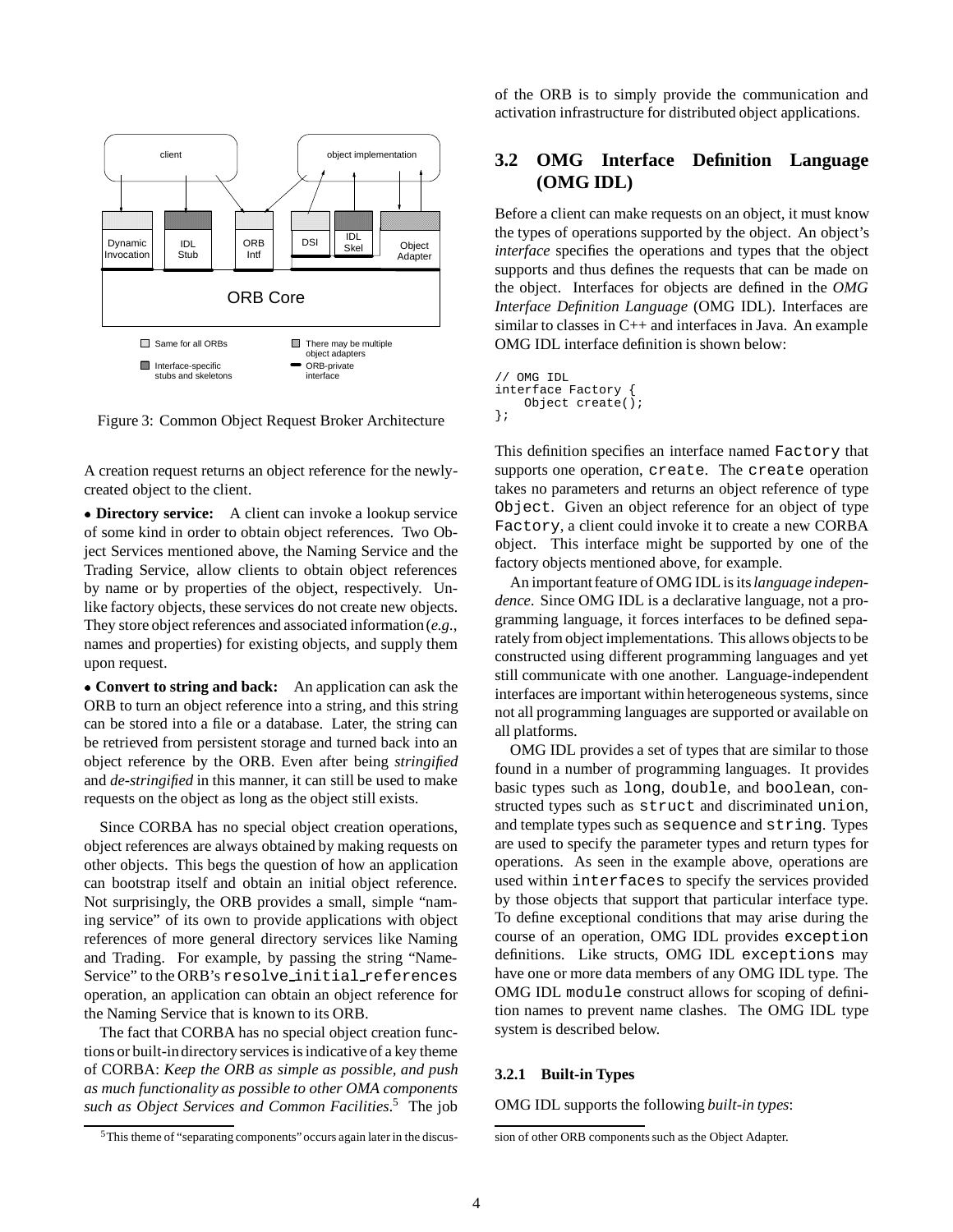- long (signed and unsigned) 32-bit arithmetic types.
- long long (signed and unsigned) 64-bit arithmetic types.
- short (signed and unsigned) 16-bit arithmetic types.
- float, double, and long double IEEE 754- 1985 floating point types.
- char and wchar character and wide character types
- boolean Boolean type.
- $\bullet$  octet 8-bit value.<sup>6</sup>
- enum enumerated type.
- any a tagged type that can hold a value of any OMG IDL type, including built-in types and user-defined types.

The CORBA specification precisely defines the sizes of all the basic types to ensure interoperability across heterogeneous hardware platforms.

#### **3.2.2 Constructed Types**

OMG IDL also supports *constructed types*:

- struct data aggregation construct (similar to structs in  $C/C_{++}$ ).
- discriminated union a type composed of a type discriminator and a value of one of several possible OMG IDL types that are specified in the union definition. OMG IDL unions are similar to unions in  $C/C++$ , with the addition of the discriminator that keeps track of which alternative is currently valid.

### **3.2.3 Template Types**

In addition, OMG IDL supports *template types* whose exact characteristics are defined at declaration time:

- string and wstring string and wide-character string types. Both unbounded strings/wstrings and bounded strings/wstrings can be declared. For example, a string with a maximum length of 10 characters requires angle brackets to specify the bound: string<10>. An unbounded string, which has no length limit, is simply specified as string with no angle brackets or bound numbers.
- sequence a dynamic-length linear container whose maximum length and element type can be specified in angle brackets. For example, sequence<Factory> defines an unbounded sequence of Factory object references, while sequence<string,10> defines a bounded sequence of no more than 10 strings.

 $\bullet$  fixed – a fixed-point decimal value with no more than 31 significant digits. For example, fixed<5,2> has a precision of 5 digits and a scale of 2, which might be used to represent a monetary value in dollars, up to \$999.99, with accuracy to 1 cent.

#### **3.2.4 Object Reference Types**

OMG IDL object reference types can simply be declared by naming the desired interface type. For example:

```
// OMG IDL
interface FactoryFinder {
    // define a sequence of Factory
    // object references
    typedef sequence<Factory> FactorySeq;
    FactorySeq find_factories(
                    in string interface_name
               \lambda:
};
```
This OMG IDL specification defines an interface named FactoryFinder<sup>7</sup> that contains the definition of a type named FactorySeq. The FactorySeq type is defined as an unbounded sequence of Factory object references. The find factories operation takes an unbounded string type as an input argument and returns an unbounded sequence of Factory object references as its result.

### **3.2.5 Interface Inheritance**

An important feature of OMG IDL interfaces is that they can inherit from one or more other interfaces. This makes it possible to reuse existing interfaces when defining new services. For example, given the following OMG IDL specification:

```
// Same as OMG IDL example above
interface Factory {
   Object create();
};
// Forward declaration of Spreadsheet
// interface (full definition not shown)
interface Spreadsheet;
// SpreadsheetFactory derives from Factory
interface SpreadsheetFactory : Factory {
    Spreadsheet create_spreadsheet();
};
```
In this example, the SpreadsheetFactory interface inherits from the Factory interface, so an object supporting the SpreadsheetFactory interface provides two operations:

- 1. The create operation inherited from Factory.
- 2. The create spreadsheet operation defined directly in the SpreadsheetFactory interface.

 $6$ An octet is guaranteed not to undergo conversions when transmitted over a network by the ORB.

 $7$ The notion of a "factory finder" comes from the OMG Common Object Services Lifecycle Specification. It is a directory service object for factories that helps applications control the locations at which they create objects. For simplicity, the FactoryFinder interface shown here is not the same as the standard interface defined in the Lifecycle Specification.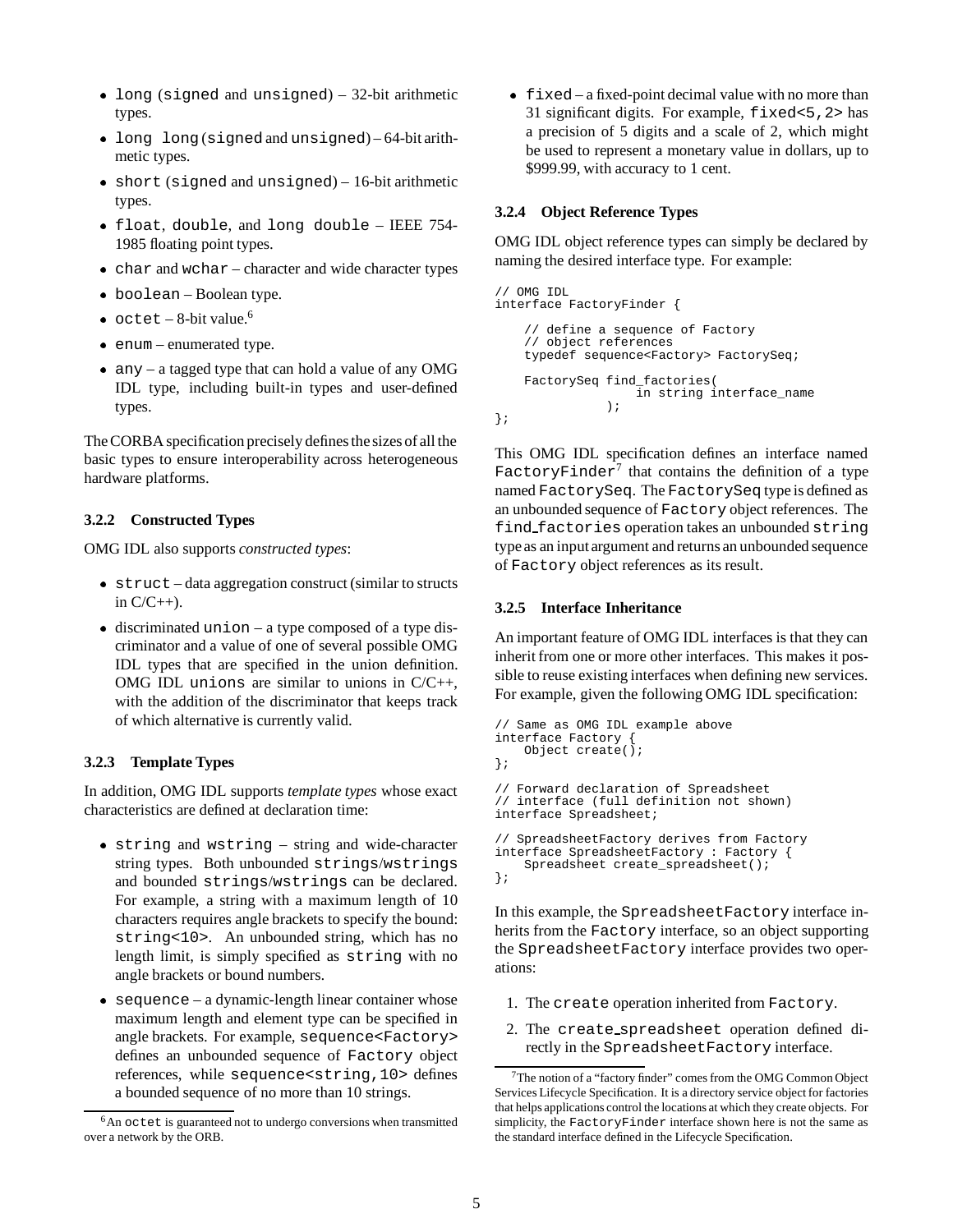Interface inheritance is very important in CORBA. It allows the system to be open for extension while keeping it closed for modification, which is called the *Open-Closed Principle* [8, 9]. Since a derived interface inherits all operations defined in all of its base interfaces, objects supporting the derived interface must also support all inherited operations. This allows object references for derived interfaces to be *substituted* anywhere object references for base interfaces are allowed.

For example, a SpreadsheetFactory object reference can be used anywhere that a Factory object reference is expected because a SpreadsheetFactory supports all Factory operations. The new capabilities of SpreadsheetFactory objects can therefore be added to the system without requiring changes to either existing applications that use the Factory interface, or to the Factory interface itself.

OMG IDL has one special case of interface inheritance: all interfaces are implicitly derived from the Object interface defined in the CORBA module. It's as if each interface definition were written as follows:

```
// CORBA::Object is the base interface
// for all interfaces
interface Factory : Object { ... };
```
Since this inheritance from CORBA:  $:$  Object<sup>8</sup> is automatic for every OMG IDL interface, it need not be explicitly declared as shown here.

The OMG IDL type system is sufficient for most distributed applications, yet at the same time it is minimal and will be kept that way. Keeping OMG IDL as simple as possible means that it can be used with many more programming languages (*e.g.*, ranging from COBOL to Java to C++) than it could if it contained types that could not be realized in some popular programming languages. Given the inevitable heterogeneity of distributed object systems, the simplicity of OMG IDL is critical to the success of CORBA as an integration technology.

### **3.3 Language Mappings**

As mentioned above, OMG IDL is just a declarative language, not a full-fledged programming language. As such, it does not provide features like control constructs, nor is it directly used to implement distributed applications. Instead, *language mappings* determine how OMG IDL features are mapped to the facilities of a given programming language.

At the time of this writing, the OMG has standardized language mappings for C, C++, Smalltalk, and Ada 95. Likewise, mappings for the UNIX Bourne shell and for COBOL are nearing completion. A mapping for the Java language is just beginning, but is slated to finish quickly to keep up with the high demand for Java/CORBA integration. Language mappings for other languages such as Perl, Eiffel, and

| <b>OMG IDL Type</b> | $C++$ Mapping Type   |
|---------------------|----------------------|
| long, short         | long, short          |
| float, double       | float, double        |
| enum                | enum                 |
| char                | char                 |
| boolean             | bool                 |
| octet               | unsigned char        |
| any                 | Any class            |
| struct              | struct               |
| union               | class                |
| string              | char*                |
| wstring             | wchar_t*             |
| sequence            | class                |
| fixed               | Fixed template class |
| object reference    | pointer or object    |
| interface           | class                |

Table 1: C++ Mappings for OMG IDL Types

Modula-3 have also been written by various interested parties, but have not been submitted to the OMG for approval.

To understand what a language mapping contains, consider the mapping for the  $C_{++}$  language. Not surprisingly, OMG IDL interfaces map to  $C++$  classes, with operations mapping to member functions of those classes. Object references map to objects that support the operator-> function (*i.e.*, either a normal C++ pointer to an interface class, or an object instance with an overloaded operator->). Modules map to C++ namespaces (or to nested classes for C++ compilers that do not yet support namespaces). Mappings for the rest of the OMG IDL types are shown in Table 1.

Another important aspect of an OMG IDL language mapping is how it maps the ORB interface and other *pseudoobjects* that are found in the CORBA specification. Pseudoobjects are ORB interfaces that are not implicitly derived from CORBA: : Object, such as the ORB itself.<sup>9</sup> In other words, pseudo-objects are not*real* CORBA objects, but specifying such interfaces just like normal object interfaces are specified allows applications to manipulate the ORB much like they manipulate normal objects.

A third important part of any language mapping specification is how CORBA objects are implemented in the language. In object-oriented languages such as Java, Smalltalk, and C++, for example, CORBA objects are implemented as programming language objects. In C, objects are written as abstract data types. For instance, a typical implementation consists of a struct that holds the state of the object and a group of C functions (which correspond to the OMG IDL

<sup>&</sup>lt;sup>8</sup>Within an IDL specification, the keyword Object is used to mean CORBA::Object – use of the fully-scoped name is not allowed.

 $^{9}$ For some of the pseudo-objects in the CORBA 2.0 Specification, another differentiating characteristic is that they are defined using non-IDL expressions. Some people consider this a feature, while others consider it a defect in the specification. Because of such disagreements, groups within the OMG are currently working to eliminate pseudo-objects and ensure that all CORBA interfaces are defined in normal OMG IDL.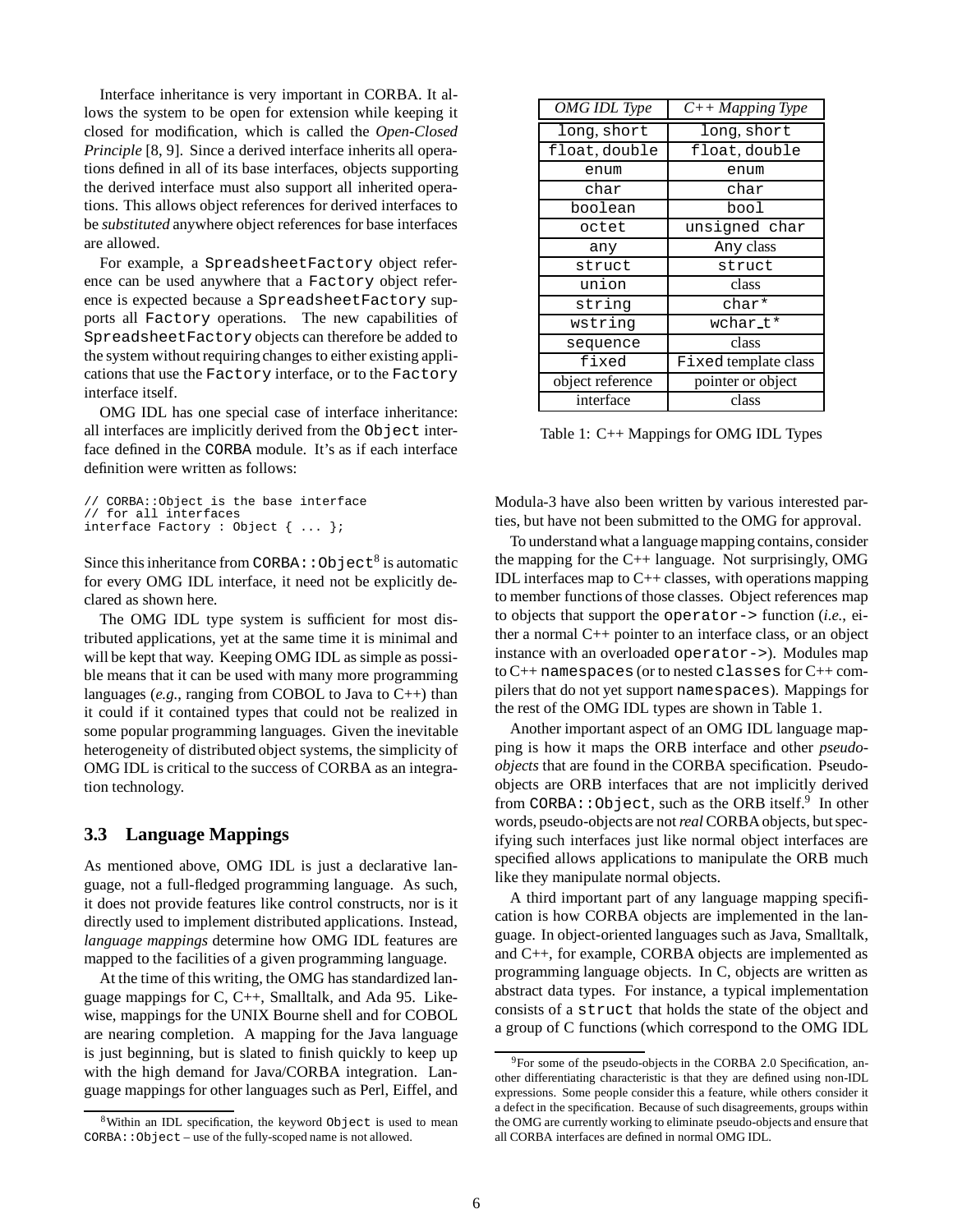operations supported by the object) to manipulate that state.

OMG IDL language mappings are where the abstractions and concepts specified in CORBA meet the "real world" of implementation. Thus, their importance for CORBA applications cannot be overstated. A poor or incomplete mapping specification for a given language results in programmers being unable to effectively utilize CORBA technology in that language. Language mapping specifications are therefore always undergoing periodic improvement in order to incorporate evolution of programming languages, as well as to add features that fulfill new requirements discovered by writing new applications.

### **3.4 Interface Repository**

Every CORBA-based application requires access to the OMG IDL type system when it is executing. This is necessary because the application must know the types of values to be passed as request arguments. In addition, the application must know the types of interfaces supported by the objects being used.

Many applications require only *static* knowledge of the OMG IDL type system. Typically, an OMG IDL specification is compiled or translated into code for the application's programming language by following the translation rules for that language, as defined by its language mapping. Then, this generated code is built directly into the application. With this approach, the application's knowledge of the OMG IDL type system is fixed when it is built. If the type system of the rest of the distributed system ever changes in a way that is incompatible with the type system built into the application, the application must be rebuilt. For example, if a client application depends on the Factory interface, and the name of the create operation in the Factory interface is changed to create object, the client application will have to be rebuilt before it can make requests on any Factory objects.

There are some applications, however, for which static knowledge of the OMG IDL type system is impractical. For example, consider a *Gateway* that allows applications in a foreign object system (such as Microsoft Component Object Model (COM) applications) to access CORBA objects. Having to recompile and rebuild the Gateway every time someone added a new OMG IDL interface type to the system would result in a very difficult management and maintenance problem. Instead, it would be much better if the Gateway could *dynamically* discover and utilize type information as needed.

The CORBA *Interface Repository* (IR) allows the OMG IDL type system to be accessed and written programmatically at runtime. The IR is itself a CORBA object whose operations can be invoked just like any other CORBA object. Using the IR interface, applications can traverse an entire hierarchy of OMG IDL information. For example, an application can start at the top-level scope of the IR and iterate over all of the module definitions defined there. When the desired module is found, it can open it and iterate in a similar manner over all the definitions inside it. This hierarchical traversal

approach can be used to examine all the information stored within an IR.

Another way to access IR information, perhaps more efficiently, is to obtain an InterfaceDef object reference from the get interface operation defined in the CORBA::Object interface. Since all interfaces are derived from CORBA::Object, every object supports the get interface operation. Thus, an InterfaceDef object reference can be obtained for every object without having to know the derived types of interfaces supported by that object.

Since the IR allows applications to programmatically discover type information at runtime, its real utility lies in its support of CORBA dynamic invocation (described in Section 3.6). It can also be used as a source for generating static support code for applications, as described in the next section, since the OMG IDL definitions in the IR are equivalent to those written in an OMG IDL file.

### **3.5 Stubs and Skeletons**

In addition to generating programming language types, OMG IDL language compilers and translators also generate clientside *stubs* and server-side *skeletons*. A stub is a mechanism that effectively creates and issues requests on behalf of a client, while a skeleton is a mechanism that delivers requests to the CORBA object implementation. Since they are translated directly from OMG IDL specifications, stubs and skeletons are normally interface-specific.

Dispatching through stubs and skeletons is often called *static invocation*. OMG IDL stubs and skeletons are built directly into the client application and the object implementation. Therefore, they both have complete *a priori* knowledge of the OMG IDL interfaces of the CORBA objects being invoked.

Language mappings usually map operation invocation to the equivalent of a function call in the programming language. For example, given a Factory object reference in C++, the client code to issue a request looks like this:

```
// C++
Factory_var factory_objref;
```
// Initialize factory\_objref using Naming or // Trading Service (not shown), then issue request Object\_var objref = factory\_objref->create();

This code makes the invocation of the create operation on the target object appear as a regular C++ member function call. However, what this call is really doing is invoking a stub. Because the stub essentially is a stand-in within the local process for the actual (possibly remote) target object, stubs are sometimes called *surrogates* or *proxies*. The stub works directly with the client ORB to *marshal* the request. That is, the stub helps to convert the request from its representation in the programming language to one that is suitable for transmission over the connection to the target object.

Once the request arrives at the target object, the server ORB and the skeleton cooperate to *unmarshal* the request (convert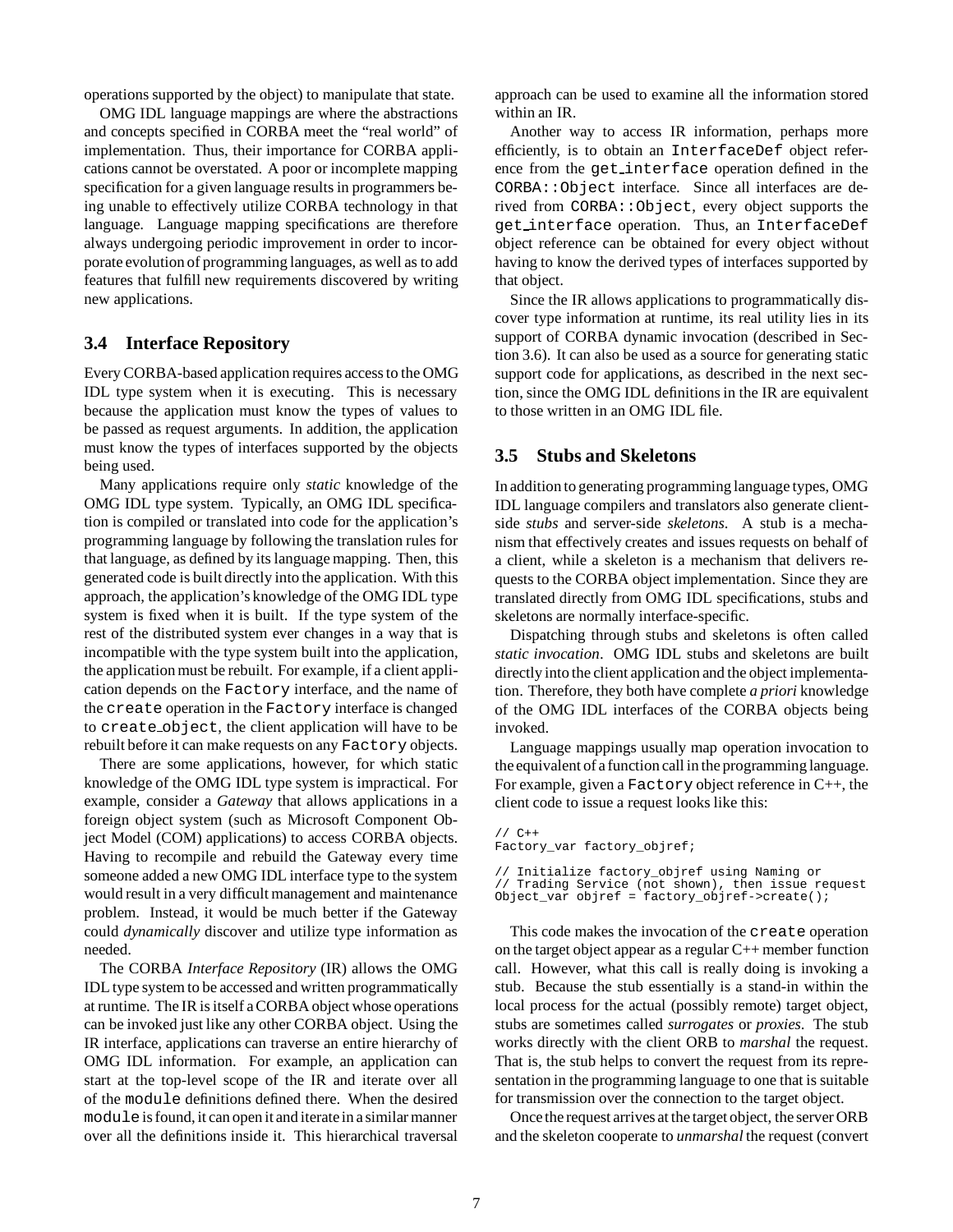it from its transmissible form to a programming language form) and dispatch it to the object. Once the object completes the request, any response is sent back the way it came: through the skeleton, the server ORB, over the connection, and then back through the client ORB and stub, before finally being returned to the client application. Figure 3 shows the positions of the stub and skeleton in relation to the client application, the ORB, and the object implementation.

This description shows that stubs and skeletons play important roles in connecting the programming language world to the underlying ORB. In this sense they are each a form of the Adapter and Proxy patterns [10]. The stub adapts the function call style of its language mapping to the request invocation mechanism of the ORB. The skeleton adapts the request dispatching mechanism of the ORB to the upcall method form expected by the object implementation.

### **3.6 Dynamic Invocation and Dispatch**

In addition to static invocation via stubs and skeletons, CORBA supports two interfaces for *dynamic invocation*:

- *Dynamic Invocation Interface* (DII) which supports dynamic client request invocation;
- *Dynamic Skeleton Interface* (DSI) which provides dynamic dispatch to objects.

The DII and the DSI can be viewed as a *generic stub* and *generic skeleton*, respectively. Each is an interface provided directly by the ORB, and neither is dependent upon the OMG IDL interfaces of the objects being invoked.

#### **3.6.1 Dynamic Invocation Interface**

Using the DII, a client application can invoke requests on any object without having compile-time knowledge of the object's interfaces. For example, consider the foreign object Gateway described above. When an invocation is received from the foreign object system, the Gateway must turn that invocation into a request dispatch to the desired CORBA object. Recompiling the Gateway program to include new static stubs every time a new CORBA object is created is impractical. Instead, the Gateway can simply use the DII to invoke requests on any CORBA object. The DII is also useful for interactive programs such as browsers that can obtain the values necessary to supply the arguments for the object's operations from the user.

It is through the create request operation provided by the CORBA::Object interface that applications create Request pseudo-objects. Since every OMG IDL interface is derived from CORBA::Object, every object automatically supports create\_request. By calling this operation on an object reference for the target object, an application can create a dynamic request for that object. Before the request can be invoked, argument values must be provided for the request by invoking operations directly on the Request

pseudo-object. The types of the arguments can be determined using the Interface Repository.

Once a Request pseudo-object has been created and argument values have been added to it, it can be invoked in one of three ways:

 **Synchronous Invocation** – The client invokes the request, and then blocks waiting for the response. From the client's perspective, this is essentially equivalent in behavior to an RPC. This is the most common invocation mode used for CORBA applications because it is also supported by static stubs.

 **Deferred Synchronous Invocation** – The client invokes the request, continues processing while the request is dispatched, and later collects the response. This is useful if the client has to invoke a number of independent long-running services. Rather than invoking each one serially and blocking for each response, all requests can be issued in parallel, and responses can be collected as they arrive.

 **Oneway Invocation** – The client invokes the request and then continues processing; there is no response. This form is sometimes called "fire and forget" because the only way the client can tell that the request is received is by some other means, *e.g.*, having the object invoke a separate callback request when the first request completes successfully.

Currently, CORBA applications that require the ability to invoke requests using something other than a synchronous or oneway model must use the DII. This is because the deferred synchronous request invocation capability is currently only provided by the DII. However, this restriction will soon be removed. Recently, the OMG issued an RFP for an *Asynchronous Messaging Service* [11] that should result in the adoption of technology for higher-level communications models, such as store-and-forward services for the ORB. This RFP also requests technology for supporting deferred synchronous request invocation via static stubs.

While the DII offers more flexibilitythan static stubs, users of the DII should also be sure they are aware of its hidden costs [12, 13]. In particular, creating a DII request may cause the ORB to transparently access the IR to obtain information about the types of the arguments and return value. Since the IR is itself a CORBA object, each transparent IR request made by the ORB could in fact be a remote invocation. Thus, the creation and invocation of a single DII request could in fact require several actual remote invocations, making a DII request several times more costly than an equivalent static invocation. Static invocations do not suffer from the overhead of accessing the IR since they rely on type information already compiled into the application.

#### **3.6.2 Dynamic Skeleton Interface**

Analogous to the DII is the server-side *Dynamic Skeleton Interface* (DSI). Just as the DII allows clients to invoke requests without having access to static stubs, the DSI allows servers to be written without having skeletons for the objects being invoked compiled statically into the program.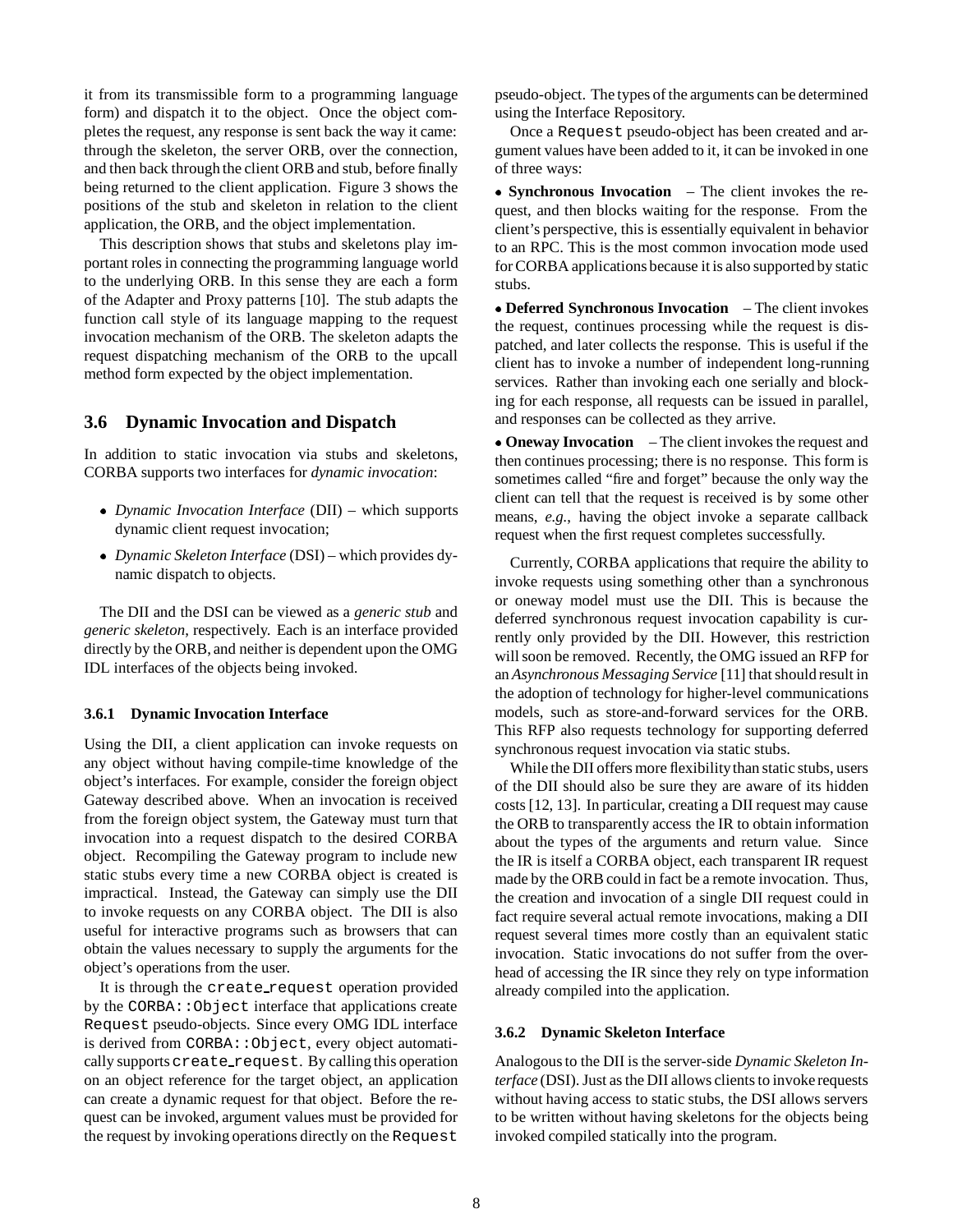The foreign object Gateway described above is a good example of an application that requires DSI functionality. A bidirectional Gateway must be able to act as both a client and a server – it must translate requests from the foreign object system into requests on CORBA objects, and turn requests from CORBA applications into foreign object invocations. As mentioned above, it can use the DII when it wants to act as a client. To act as a server, however, it needs a server-side equivalent of the DII, allowing it to accept requests without requiring static skeletons for each object's interface type to be compiled into it. Requiring the Gateway to be recompiled each time a new OMG IDL interface was introduced into the CORBA side of the system would not work well in practice.

Unlike most of the other CORBA subcomponents, which were part of the initial CORBA specification, the DSI was only introduced at CORBA 2.0. The main reason for its introduction was to support the implementation of gateways between ORBs utilizing different communications protocols. Even though inter-ORB protocols were also introduced at CORBA 2.0, it was thought by some at the time that gateways would become the method of choice for ORB interoperation. Given that most commercially-available ORB systems already support the standard Internet Inter-ORB Protocol (IIOP) (which is described below in Section 3.8), this prediction does not appear to have come true. Still, the DSI is a useful feature for a certain class of applications, especially for bridges between ORBs and for applications that serve to bridge CORBA systems to non-CORBA services and implementations.

#### **3.7 Object Adapters**

The final subcomponent of CORBA, the Object Adapter (OA), serves as the glue between CORBA object implementations and the ORB itself. As described by the Adapter pattern [10], an object adapter is an object that adapts the interface of another object to the interface expected by a caller. In other words, it is an interposed object that uses delegation to allow a caller to invoke requests on an object even though the caller does not know that object's true interface. Figure 4 illustrates the role of an object adapter.

Object adapters represent another aspect of the effort to keep the ORB as simple as possible. Responsibilities of object adapters include:

- *Object registration* OAs supply operations that allow programming language entities to be registered as implementations for CORBA objects. Details of exactly what is registered and how the registration is accomplished depends on the programming language.
- *Object reference generation* OAs generate object references for CORBA objects.
- *Server process activation* If necessary, OAs start up server processes in which objects can be activated.
- *Object activation* OAs activate objects if they are not already active when requests arrive for them.



Figure 4: Role of an Object Adapter

- *Request demultiplexing* OAs must cooperate with the ORB to ensure that requests can be received over multiple connections without blocking indefinitely on any single connection.
- *Object upcalls* OAs dispatch requests to registered objects.

Without object adapters, the ability of CORBA to support diverse object implementation styles would be severely compromised. The lack of an object adapter would mean that object implementations would connect themselves directly to the ORB to receive requests. Having a standard set of just a few object upcall interfaces would mean that only a few styles of object implementation could ever be supported. Alternatively, standardizing many object upcall interfaces would add unnecessary size and complexity to the ORB itself.

CORBA, therefore, allows for multiple object adapters (as shown in Figure 3). A different object adapter is normally necessary for each different programming language. For example, an object implemented in C would register itself with the object adapter by providing a pointer to a struct holding its state along with a set of function pointers corresponding to the operations defined by its OMG IDL interfaces. Contrast that with a C++ object adapter, which would allow an object implementation to be derived from a standardized object adapter base class that provides the upcall interface. Using the C language object adapter for C++ object implementations or vice-versa would be unnatural to programmers in either language.

Though CORBA states that multiple object adapters are allowed, it currently only provides one: the *Basic Object Adapter* (BOA). When it was first specified, it was hoped that the BOA would suffice for the majority of object implementations, and that other object adapters would only fill niche roles. What the BOA designers failed to realize was that object adapters tend to be very language-specific due to their close proximity to programming language objects. As a result of the goal to make the BOA support multiple lan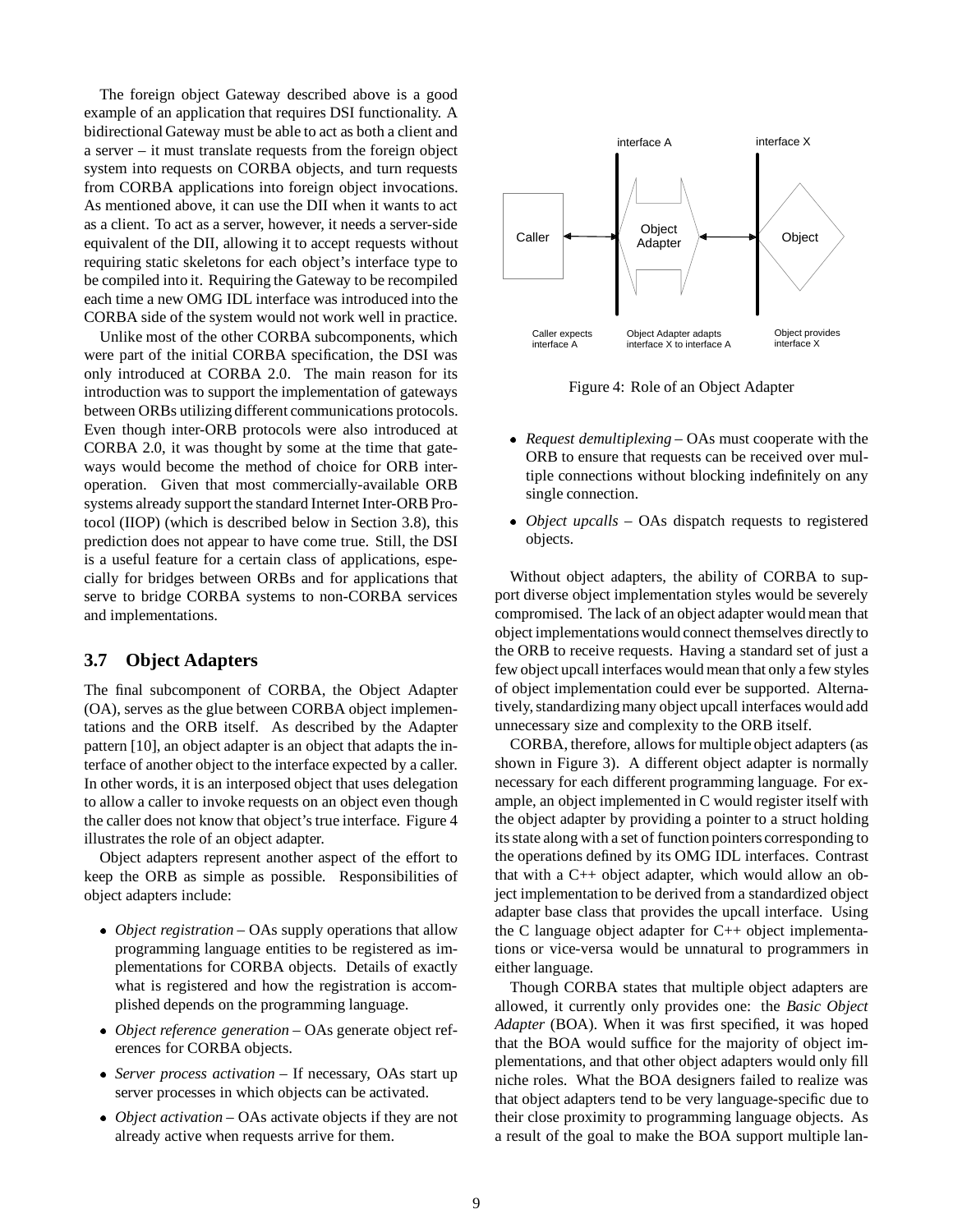guages, the BOA specification had to be made quite vague in certain areas, such as how to register programming language objects as CORBA objects. This in turn has resulted in nontrivial portability problems between BOA implementations because each ORB vendor has filled in the missing pieces with proprietary solutions.

Fortunately, the OMG has recognized this problem and is currently actively working to solve it. It recently issued a *Portability Enhancement RFP* [14] that will result in the adoption of specifications for standard portable object adapters. The OMG should complete its work on the RFP around mid-1997, meaning that portable object adapters should be commercially available by the end of 1997.

### **3.8 Inter-ORB Protocols**

Before CORBA 2.0, one of the biggest complaints about commercial ORB products is that they did not interoperate. Lack of interoperability was caused by the fact that the CORBA specification did not mandate any particular data formats or protocols for ORB communications. The main reason that CORBA did not specify ORB protocols prior to CORBA 2.0 was simply that interoperability was not a focus of the OMG at that time.

CORBA 2.0 introduced a general ORB interoperability architecture that provides for direct ORB-to-ORB interoperability and for bridge-based interoperability. Direct interoperability is possible when two ORBs reside in the same *domain* – in other words, they understand the same object references, the same OMG IDL type system, and perhaps share the same security information. Bridge-based interoperability is necessary when ORBs from separate domains must communicate. The role of the bridge is to map ORB-specific information from one ORB domain to the other.

The general ORB interoperability architecture is based on the *General Inter-ORB Protocol* (GIOP), which specifies transfer syntax and a standard set of message formats for ORB interoperation over any connection-oriented transport. GIOP is designed to be simple and easy to implement while still allowing for reasonable scalability and performance.

The *Internet Inter-ORB Protocol* (IIOP) specifies how GIOP is built over TCP/IP transports. In a way, the relationship between IIOP and GIOP is somewhat like the relationship between an object's OMG IDL interface definition and its implementation. GIOP specifies protocol, just as an OMG IDL interface effectively defines the protocol between an object and its clients. IIOP, on the other hand, determines how GIOP can be implemented using TCP/IP, just as an object implementation determines how an object's interface protocol is realized. For a CORBA 2.0 ORB, support for GIOP and IIOP is mandatory.

The ORB interoperability architecture also provides for other *environment-specific inter-ORB protocols* (ESIOPs). ESIOPs allow ORBs to be built for special situations in which certain distributed computing infrastructures are already in use. The first ESIOP, which utilizes the Distributed Computing Environment (DCE) [15], is called the *DCE Common*

*Inter-ORB Protocol* (DCE-CIOP). It can be used by ORBs in environments where DCE is already installed. This allows the ORB to leverage existing DCE functions, and it allows for easier integration of CORBA and DCE applications. Support for DCE-CIOP or any other ESIOP by a CORBA 2.0 ORB is optional.

In addition to standard interoperability protocols, standard object reference formats are also necessary for ORB interoperability. While object references are opaque to applications, ORBs use the contents of object references to help determine how to direct requests to objects. CORBA specifies a standard object reference format called the *Interoperable Object Reference* (IOR).<sup>10</sup> An IOR stores information needed to locate and communicate with an object over one or more protocols. For example, an IOR containing IIOP information stores hostname and TCP/IP port number information.

Most commercially-available ORB products already support IIOP and IORs and have been tested to ensure interoperability. Interoperability testing is currently done directly between ORB vendors rather than by an independent conformance-testing body. One interesting exception to this rule is an interoperability testbed called *CORBAnet* [16], which was established by the OMG to help facilitate ORB interoperability testing and prove commercial viability. CORBAnet is an interactive meeting room booking system implemented over a number of interoperating commercial ORB products on a variety of hardware platforms. It can be used interactively via a Web browser by accessing http://corbanet.dstc.edu.au/.

## **4 OMG Activities and Future Plans**

With over 700 members, the OMG is a very active consortium. Its many task forces and special interest groups cover nearly the entire spectrum of topics related to distributed computing, including real-time computing, Internet, telecommunications, financial systems, medical systems, object analysis and design, electronic commerce, security, database systems, and programming languages. RFPs and technology adoptions in almost all of these areas have either already occured or soon will.

When there were fewer OMG members and CORBA was still under development, most of the OMG's technical activities were focused within its ORB Task Force, which is where the CORBA specification was created. This effectively gave ORB vendors a fair bit of clout when it came to determining the technical direction of the OMG, which tended to keep the technical focus directed at the CORBA component.

In early 1996 the OMG reorganized itself to give users of the CORBA component the power to set their own technical directions. Part of this reorganization involved splitting the OMG Technical Committee into two parts:

<sup>&</sup>lt;sup>10</sup>Applications use IORs just as they use any other object reference. In OMG IDL terms, there is nothing different about IORs as compared to other object references, *i.e.*, there is no special OMG IDL type for an IOR. Object interfaces are independent of object reference format.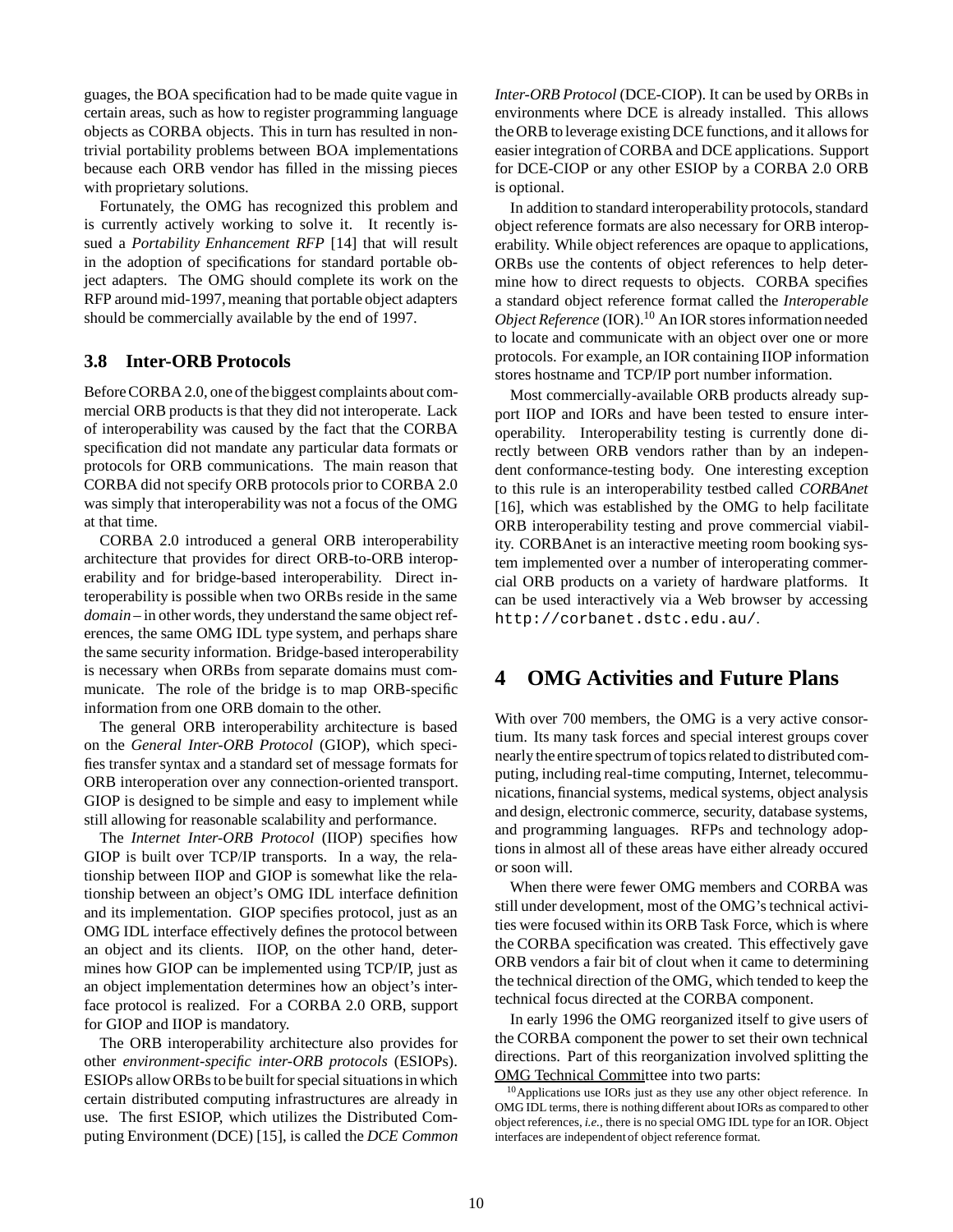**Domain Technical Committee (DTC):** Focuses on technologies that are vertically-oriented (*i.e.*, domain-specific). Task Forces chartered under the DTC include Financial, Manufacturing, Medical, Business, and Telecommunications.

 **Platform Technical Committee (PTC):** Focuses on technologies that are horizontally-oriented (*i.e.*, domainindependent). Task Forces chartered under the PTC include ORB/Object Services (ORBOS) and Common Facilities.

This split has resulted in a shift in the OMG focus from the CORBA component to the other higher-level components of the OMA. Such a shift is precisely what should occur as an architecture like the OMA matures. Separating the DTC groups from the domain-independent groups has made it easier for them to issue their own RFPs and adopt suitable domain-specific technology.

To ensure the continued integrity of the OMA even with two technical committees, the OMG also created, as part of the same reorganization, an Architecture Board (AB). The AB, which is composed of ten elected members and a chairperson, has the power to reject RFPs and technologies that do not fit into the OMA. The AB is also charged with finding and defining answers for broad technical issues related to the OMA, such as clarifications of the OMA object model.

Areas that are currently being investigated by OMG task forces include:

 **Medical:** *Master Patient Indexing* – Patient identification can be surprisingly difficult, due to multiple people with the same name, illegal use of identification numbers, etc. At the time of this writing, the *CORBAmed* Medical Task Force was very close to issuing an RFP for technology related to the identification of patients.

 **Telecommunications:** *Isochronous Streams* – Streams for audio and video data have special quality of service requirements due to their isochronous nature. The *CORBAtel* Telecommunications Task Force recently issued an RFP [17] seeking technology for the management and manipulation of isochronous streams.

 **Business:** *Business Objects* – Portions of many business processes are very similar, and thus can be abstracted out into frameworks. The Business Objects Task Force will soon begin evaluating responses to its Business Objects RFP [18], which seeks object frameworks to support business processes.

 **Common Facilities:** *Systems Management Facility* – The OMG has nearly completed the adoption of the X/Open systems management specification [19], which defines a set of extended services for the monitoringand management of distributed systems. These services complement those specified in the existing OMG Common Object Services Lifecycle Specification [4].

 **ORBOS:** *Objects by value* – CORBA currently allows object references to be passed as arguments and return values, but it does not allow objects to be passed by value. This makes the use of encapsulated data types (*e.g.*, linked lists) difficult to use from languages such as C++. The ORBOS

Task Force will soon begin evaluating responses to its Objects By Value RFP [20], which will describe technology for passing objects by value between CORBA applications.

Another special area of interest of the ORBOS Task Force is providing specifications that allow for the bidirectional interoperation of Microsoft COM and Distributed COM (DCOM) applications with CORBA applications. A specification for COM/CORBA interoperability has already been approved, while work on DCOM/CORBA interworking has just begun. Contrary to industry rumors, the OMG does not view COM or DCOM as CORBA competitors; rather, it sees them as another set of technologies that can be integrated under the CORBA umbrella.

The end goal of the development of standard OMG specifications is the realization of a true commercial off-the-shelf (COTS) software component marketplace. The OMG will continue working to help create a market in which buying and using software components in distributed heterogeneous environments is a reality. To this end, many OMG member companies have devoted some of their "best and brightest" experts to the OMG to assist with the development of practical, complete, and relevant standards.

The OMG is also working to establish an OMA compliance "branding" program that would prove whether or not an OMA-based product complies properly with the appropriate OMG specifications. Such branding will be necessary in a component marketplace to ensure that OMA-based components interoperate and cooperate correctly.

Of particular importance to the OMG community is a recent press release by Netscape Corporation stating that they will build IIOP and an ORB into future releases of their products, including their Navigator web browser software [21]. They intend to allow remote CORBA objects and services to appear as browser plug-ins, using IIOP to forward requests to them. Because of the popularity of Netscape Navigator, this decision effectively brings CORBA to 40 million desktops around the world. Moreover, it unifies Web technology with distributed object technology, allowing the strengths of each to enhance the other. The deployment of these unified technologies will finally provide the beginnings of a software component marketplace infrastructure.

## **5 Conclusion**

This article has described the Common Object Request Broker Architecture (CORBA) portion of the OMG Object Management Architecture (OMA). CORBA provides a flexible communication and activation substrate for distributed heterogeneous object-oriented computing environments. The strengths of CORBA include:

 **Heterogeneity:** The use of OMG IDL to define object interfaces allows these interfaces to be used from a variety of programming languages and computing platforms. The fact that CORBA systems have already been written in such diverse programming languages as C, C++, Smalltalk, Ada'95,